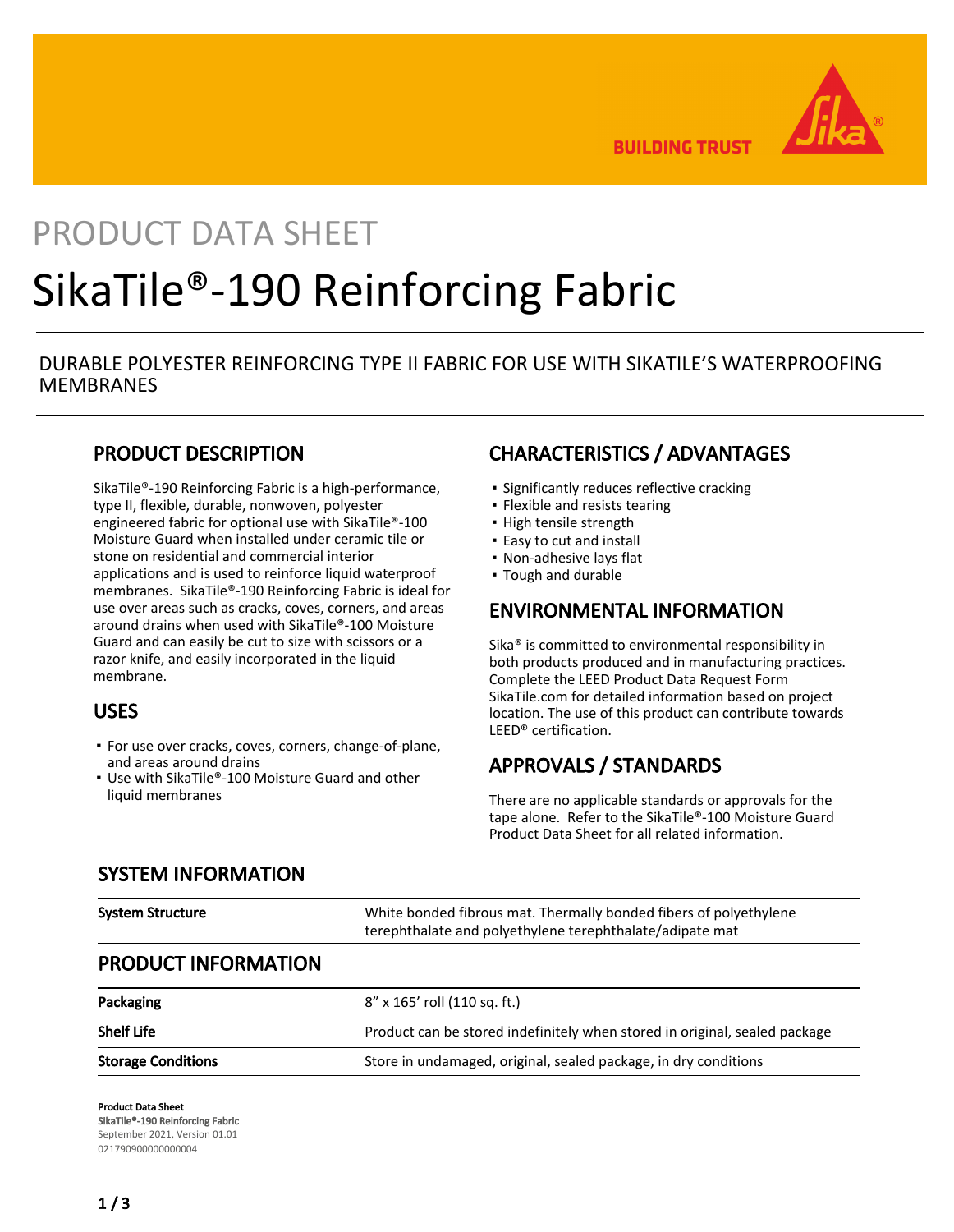## BASIS OF PRODUCT DATA

| Property                | <b>Test Method</b> | <b>Results</b>                       |
|-------------------------|--------------------|--------------------------------------|
| Type II                 |                    | Non-woven                            |
| Construction            |                    | thermally bonded<br>polyester fibers |
| <b>Total Thickness</b>  |                    | $0.30$ mm $(11.8)$<br>mils)          |
| Weight                  |                    | $0.2$ oz./sq.ft                      |
| Coverage Rate           |                    | 110 sq.ft. (10.2 m                   |
|                         |                    | 2)                                   |
| Grab Tensile            | ASTM D4632         | MD 61 lb. /ft.                       |
| Strength                |                    | (270 N)                              |
|                         |                    | TD 61 lb. /ft. (270                  |
|                         |                    | N)                                   |
| Grab Tensile            | <b>ASTM D4632</b>  | MD 45%                               |
| Elongation              |                    | TD 50%                               |
| Tear Strength           |                    | 100 N                                |
| <b>Specific Gravity</b> |                    | $1.37$ g/mL                          |

Results may differ based upon statistical variations depending upon mixing methods and equipment, temperature, application methods, test methods, actual site conditions and curing conditions.

## LIMITATIONS

- **Protect from traffic, dirt, or dust from other trades** until the final installation of the floor covering.
- Do not use it as a final wear surface.
- Do not use below 40º F (4º C); do not allow membrane or substrate to be below 40ºF (4ºC) for the first 72 hours after application.
- Do not install over substrates containing asbestos.
- **Do not apply over self-stick tile, particleboard, or** similar types of dimensionally unstable substrates.
- Do not use over cracks or control joints subject to outof-plane movement or in-plane movement greater than 3/8" (10 mm). ▪
- **Must be incorporated into the waterproof membrane** during application.
- Avoid exposing to sharp objects that could cut or puncture the material.
- Do not use it as the primary roofing membrane.

# ENVIRONMENTAL, HEALTH AND SAFETY

## APPLICATION INSTRUCTIONS

#### SUBSTRATE QUALITY

For suitable substrates, refer to the SikaTile®-100 Moisture Guard Product Data Sheet for all related information or consult Technical Services for installation recommendations regarding substrates and conditions not listed.

#### SUBSTRATE PREPARATION

All surfaces must be between 40º F (4º C) to 90º F (32º

Product Data Sheet SikaTile®-190 Reinforcing Fabric September 2021, Version 01.01 021790900000000004

C) and structurally sound (deflection not to exceed 1⁄360 of the span), dry, clean, and free from oil, grease, wax, paint, old adhesives, sealers, and curing compounds. Any contaminates which inhibit proper bond must be removed. Substrate preparation should be completed following ANSI A108 AN-2 "General Requirements for Sub-surfaces". All substrates should be plumb and true, surface deviation should not exceed 1⁄4" in 10'. Patching, leveling, or areas requiring a mortar bed should be prepared using SikaLevel® Underlayments. Movement (Expansion) joints should be provided to comply with TCNA method EJ171. Concrete must be free of any negative hydrostatic pressure and/or excessive moisture.

#### APPLICATION

SikaTile® elastomeric membranes, when properly installed in accordance with the following installation guidelines, will provide years of protection for finish flooring installations. In addition to these instructions, installers shall also reference the most current edition of American National Standards Institute (ANSI), Tile Council of North America (TCNA) Handbook for Ceramic Tile Installations, The Marble Institute of America (MIA) Dimension Stone Design Manual, NWFA (National Wood Flooring Association) and Manufacturer's instructions of selected setting materials, substrates, sub-floors, or other manufacturers being used in total, or any part of, an installed flooring system with SikaTile®. Consult your selected manufacturer of these above-mentioned components to ensure selected products are compatible with SikaTile® elastomeric membranes.

For specific application instructions, refer to the SikaTile®-100 Moisture Guard Product Data Sheet for all related information.

## OTHER RESTRICTIONS

See Legal Disclaimer.

## LEGAL DISCLAIMER

- KEEP CONTAINER TIGHTLY CLOSED
- KEEP OUT OF REACH OF CHILDREN
- NOT FOR INTERNAL CONSUMPTION
- FOR INDUSTRIAL USE ONLY
- FOR PROFESSIONAL USE ONLY

Prior to each use of any product of Sika Corporation, its subsidiaries or affiliates ("SIKA"), the user must always read and follow the warnings and instructions on the product's most current product label, Product Data Sheet and Safety Data Sheet which are available at usa.sika.com or by calling SIKA's Technical Service Department at 1-800-933-7452. Nothing contained in any SIKA literature or materials relieves the user of the obligation to read and follow the warnings and instructions for each SIKA product as set forth in the



**BUILDING TRUST**